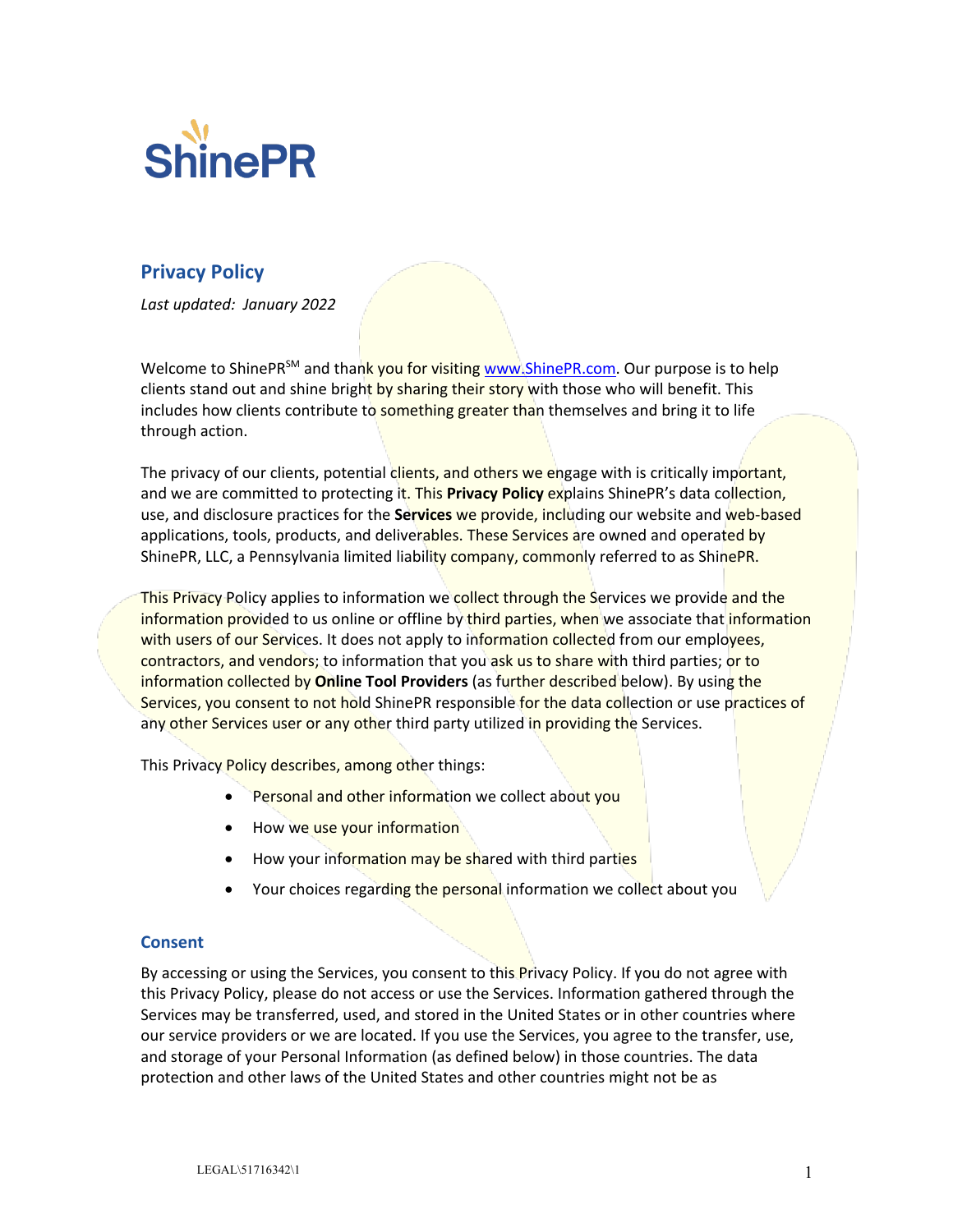comprehensive as those in your country. You agree that all transactions relating to the Services or ShinePR are deemed to occur in the United States, where our servers are located.

#### **1. Collection of Your Personal and Other Information**

When you register for or use our Services, we collect Personal Information. By "Personal Information" we mean information that can identify or reasonably be linked to an individual, such as:

- Names;
- Personal or business addresses;
- Email addresses;
- Phone numbers: and
- Information contained in any message you submit to us*.*

You may choose not to provide Personal Information, (subject to the controls offered by your mobile device's operating system), but this may prevent you from receiving certain features of the Services.

We also collect non-Personal Information relating to the Services, that is, information that does not personally identify an individual. The non-Personal Information we collect includes how you interact with the Services, information generally collected or "logged" by Internet websites or Internet services when accessed or used by users, and information about your web browser or device accessing or using the Services.

Examples of the non-Personal Information we collect are:

- The pages of our website that you viewed during a visit;
- What information or content you view or interact with using the Services;
- The city and state in which you are located (but not your precise geographic location); and
- Unique identifiers that are not connected and cannot reasonably be connected to your identity.

We will not use non-Personal Information to try to identify you and, if we associate any non-Personal Information with information that personally identifies you, then we will treat it as Personal Information. As discussed in more detail below, we sometimes use cookies and other automatic information-gathering technologies to gather non-Personal Information.

Information collected by the Services may be collected by us or one of our Service Providers or Online Tool Providers.

#### **2. Use of Your Information**

We may use the information we collect to:

- Assist us in providing, maintaining, and protecting the Services;
- Set up, maintain, and protect accounts to use certain aspects of the Services;
- Improve our online operations;
- Process transactions;
- Provide customer service;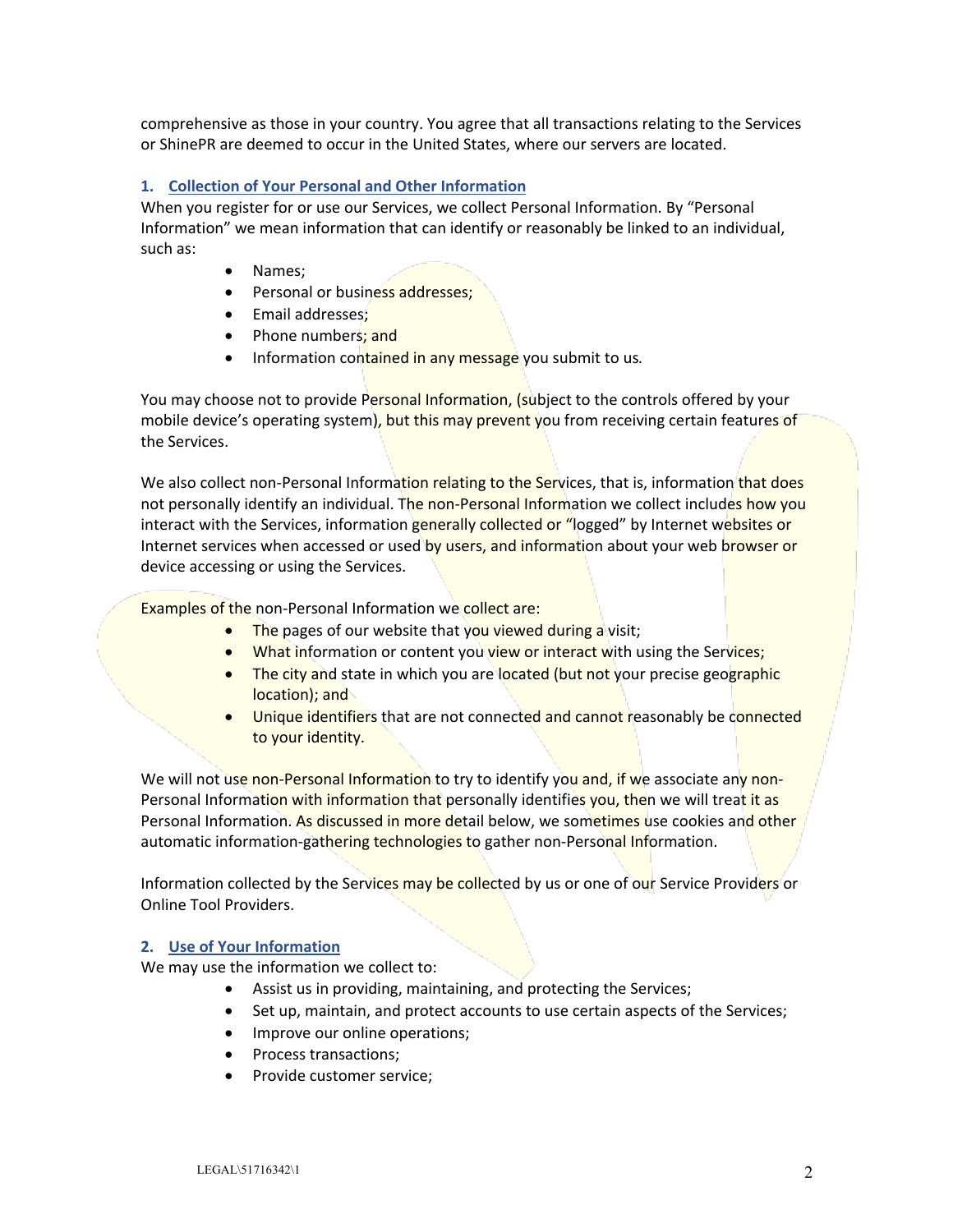- Communicate with you, such as respond to messages you submit to us, provide you with account- or transaction-related communications, or other newsletters, RSS feeds, and/or other communications relating to the Services or ShinePR;
- Send information and other content that is customized to your interests or preferences;
- Perform research and analysis aimed at improving our products and services and developing new products or services; and
- Manage and maintain the systems that provide the Services.

## **3. Disclosure of Your Information**

We may disclose your Personal Information to third parties as described below.

We may disclose Personal Information to provide the Services, or when you authorize or instruct us to do so, for example when you use the Services to submit content or profile information. We may also disclose Personal Information and non-Personal Information to Service Providers. By "Service Providers" we mean companies, agents, contractors, service providers, or others engaged to perform functions on our behalf (such as processing of payments, provision of data storage, hosting of our website, marketing of our products and services, and conducting audits). When we use a Service Provider, we require that the Service Provider use and disclose the Personal Information and non-Personal Information received from us only to provide their services to us or as required by applicable law.

We may also disclose Personal Information and non-Personal Information to Online Tool Providers. By "Online Tool Provider" we mean a licensor of software that we include in, or use with, the Services, including an API or SDK, that provides a specialized function or service to us and that requires the transmission of Personal Information and/or non-Personal Information to the Online Tool Provider. Online Tool Providers may have the right to use Personal Information and non-Personal Information about you for their own business purposes. Use and disclosure of Personal Information and non-Personal Information by an Online Tool Provider is described in its privacy policy. See Section 5 below for some of the key Online Tool Providers we use.

We may also disclose your Personal Information to third parties when we believe, in good faith and in our sole discretion, that such disclosure is reasonably necessary to (a) enforce or apply the terms and conditions of the Services, including investigation of potential violations thereof, (b) comply with legal or regulatory requirements or an enforceable governmental request, (c) protect the rights, property, or safety of us, our users, or other third parties, (d) prevent a crime or protect national security, or (e) detect, prevent, or otherwise address fraud, security, or technical issues.

Finally, we reserve the right to transfer information (including your Personal Information) to a third party in the event of a sale, merger, or transfer of all or substantially all of the assets of our company relating to the Services, or in the unlikely event of a bankruptcy, liquidation, or receivership of our business. We will use commercially reasonable efforts to notify you of such transfer, for example, via email or by posting notice on our website.

Lastly, we may also disclose non-Personal Information, aggregated with information about our other users, to our clients, business partners, merchants, advertisers, investors, potential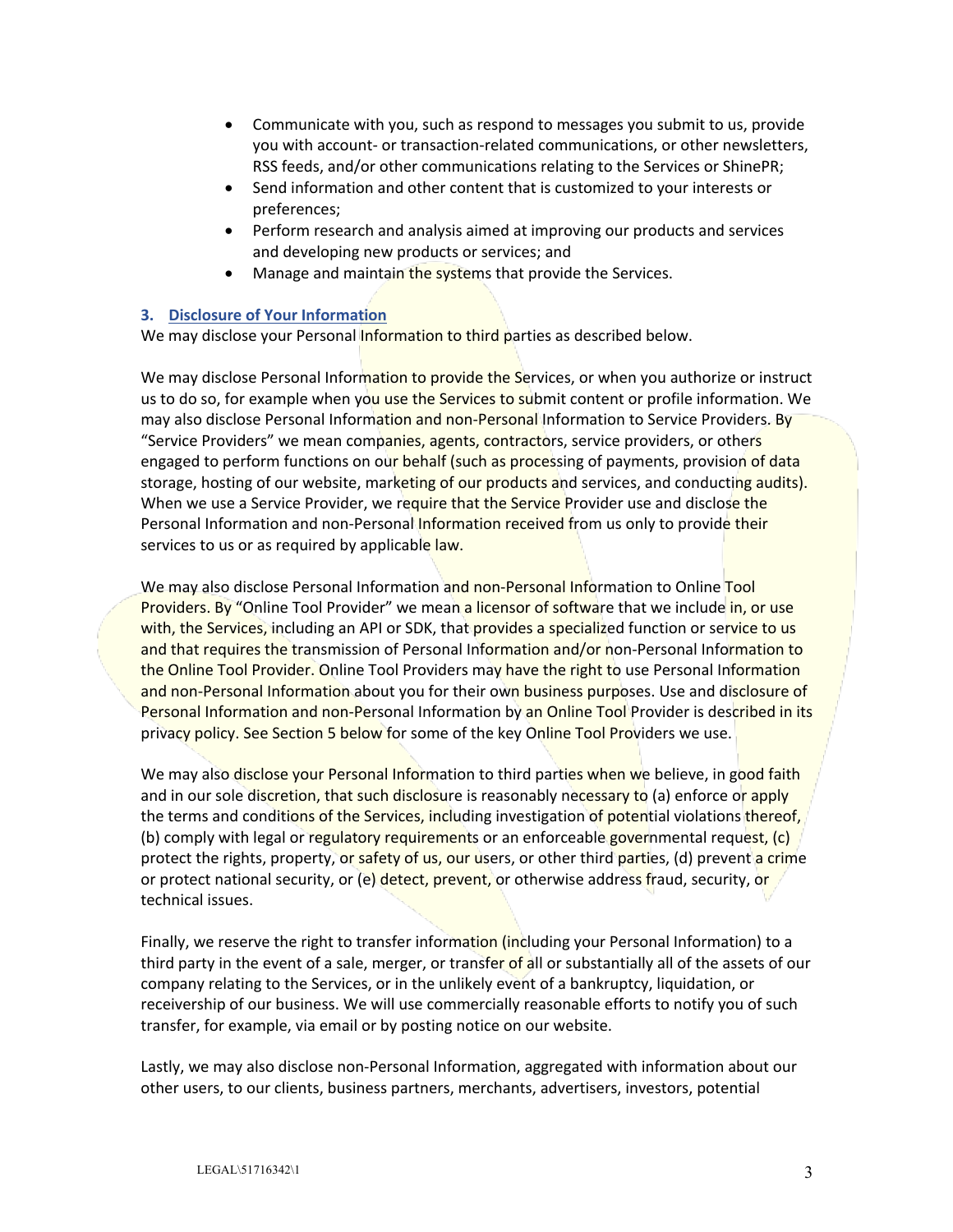buyers, and other third parties if we deem such disclosure, in our sole discretion, to have sound business reasons or justifications.

## **4. Cookies and Automatic Information Gathering Technologies**

Every time you use the Services (e.g., access a Service webpage), we may collect Personal Information and non-Personal Information (discussed above in Section 1) regarding that use. For example, to improve our Services, we collect how, when, and which parts of the Services or its features you use and which social media platforms you connect to the Services. Also, we may use your device's unique identifier (UDID) or other unique identifiers to assist us in collecting and analyzing this data.

To assist us in collecting and storing this non-Personal Information, we may employ a variety of technologies, including "Cookies," local browser storage, and "web beacons," "pixels," or "tags." A "Cookie" is a small amount of data a website operator, or a third party whose content is embedded in that website, may store in your web browser and that the website operator or, as applicable, the third party, can access when you visit the website. A Cookie may also refer to web-browser-based storage provided by Adobe's Flash plugin (a "Flash Cookie"). A web beacon, pixel, or tag is a small, usually-transparent image placed on a web page that allows the operator of that image, which may be the operator of the website you visit or a third party, to read or write a Cookie.

Your operating system and web browser may allow you to erase information stored in Cookies, Flash Cookies, and local browser storage. But if you do so, you may be forced to login to certain features of the Services again and you may lose some preferences or settings. You may also be able to set your browser to refuse all website storage or to indicate when it is permitted, but some features of our Services may not function properly without it. We may use Cookies to keep you logged in to certain features of the Services, save your preferences for the Services, and collect information about how you use our Services.

More information about managing Cookies is available here. Cookie management tools provided by your browser may not affect Flash Cookies. More information about managing Flash Cookies is available here. To learn how to manage privacy and storage settings for your local browser storage, please refer to the end user documentation for your browser.

An Online Tool Provider may collect information automatically, in which case Personal Information and non-Personal Information it receives are subject to the Online Tool Provider's privacy policy. Some Online Tool Providers may allow you to opt out of certain collection and/or uses of your information. You can read more at Google Analytics.

#### **5. Transparency and Choice; Do Not Track Signals**

You may request access to your Personal Information by sending an email to Hello@ShinePR.com. We will try to locate and provide you with your Personal Information and give you the opportunity to correct this data, if it is inaccurate, or to delete it at your request. But, in either case, we may need to retain it for legal reasons or for legitimate business purposes. You may also remove any content that you post to the Services using the deletion or removal options within the Service. However, we (and you) are not able to control information that you have already shared with other users or made available to third parties through the Services.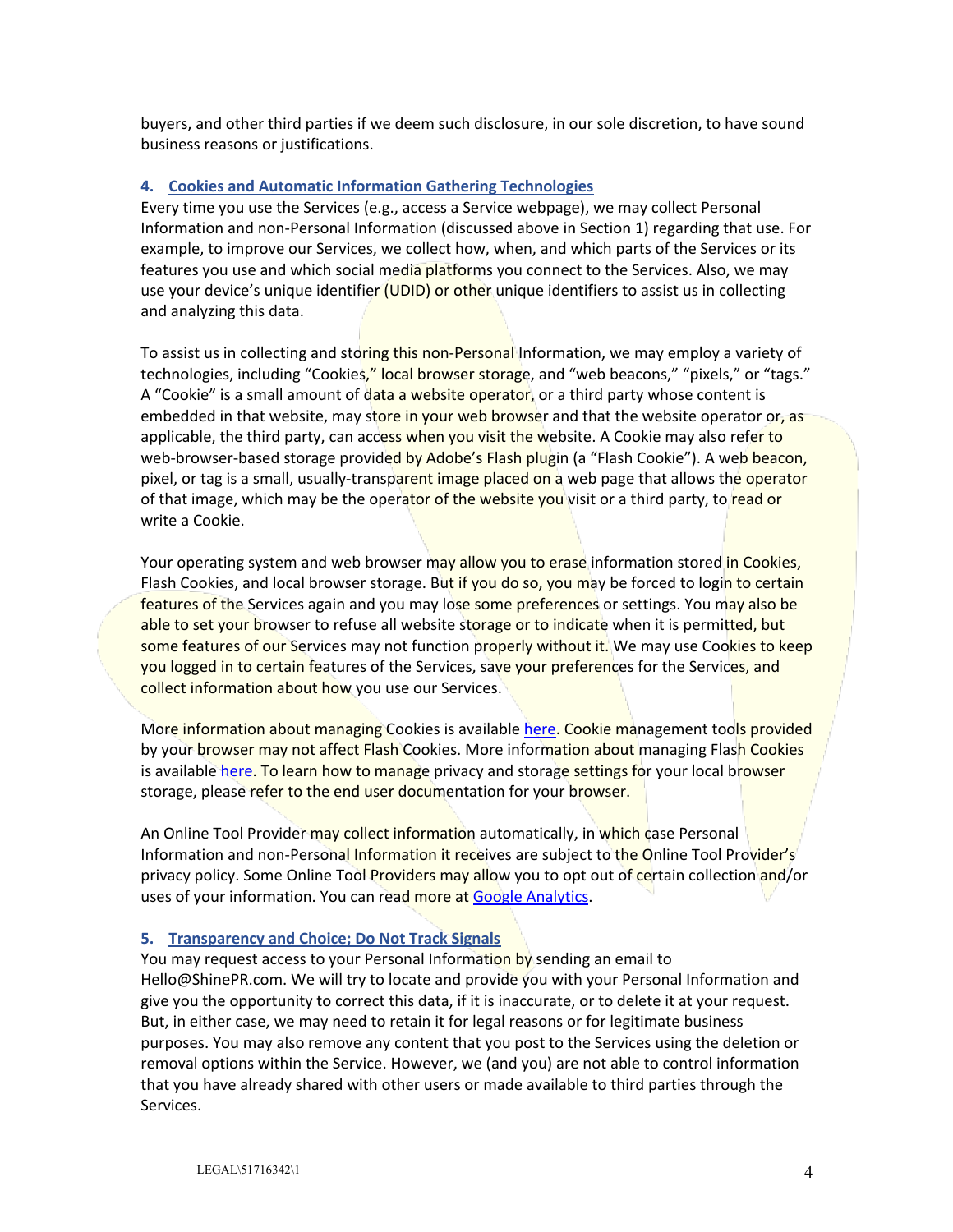If you need further assistance with removing any content you posted through the Services, you can email us at Hello@ShinePR.com. Removal of your posted content may not ensure complete or comprehensive removal from our computer systems.

We ask individual users to identify themselves and the information requested to be accessed, corrected, or removed before processing such requests, and we may decline to process requests that are unreasonably repetitive or systematic, require disproportionate technical effort, jeopardize the privacy of others, would be extremely impractical (for instance, requests concerning information residing on backups), or relate to information that is not associated with your Personal Information. In any case, where we provide information access and correction, we perform this service free of charge, except if doing so would require a disproportionate effort.

Please be aware that if you request us to delete your Personal Information, you may not be able to continue to use the Services. Also, even if you request that we delete your Personal Information, we may need to retain certain information for a limited period of time to satisfy our legal, audit, and/or dispute resolution requirements.

We support the development and implementation of a standard "do not track" browser feature that provides customers with control over the collection and use of information about their web-browsing activities. Once a standardized "do not track" feature is released, we intend to adhere to the browser settings accordingly.

You can opt out of receiving marketing emails from us by clicking on the "unsubscribe" link in the emails. Please note that it may take up to ten (10) business days for your opt-out request to be processed. Also, even if you opt out of marketing emails, we may continue to send you certain account-related emails, such as notices about your account and confirmations of transactions you have requested.

#### **6. California Residents**

You may have heard of the California Consumer Privacy Act, which provides certain rights to California (CCPA) residents in connection with their Personal Information. Our Services are not currently subject to the CCPA. However, we do provide notice and transparency about our collection and use of Personal Information as described in Privacy Policy.

## **7. Children**

The Services are not intended for users under 18 years of age. We do not knowingly collect Personal Information from users under 18 years of age. We do not authorize users under 18 years of age to use the Services.

#### **8. Information Security**

We utilize reasonable information security measures to safeguard your Personal Information against unauthorized access, modification, or destruction. For example, we utilize Secure Socket Layer (SSL), Transport Layer Security (TLS), or similar encryption technology when sensitive data is transmitted over the Internet and use firewalls to help prevent external access into our network. However, no data transmission over the Internet and no method of data storage can be guaranteed to be 100% secure. Therefore, while we strive to use commercially acceptable means to protect your Personal Information, we cannot guarantee its security.